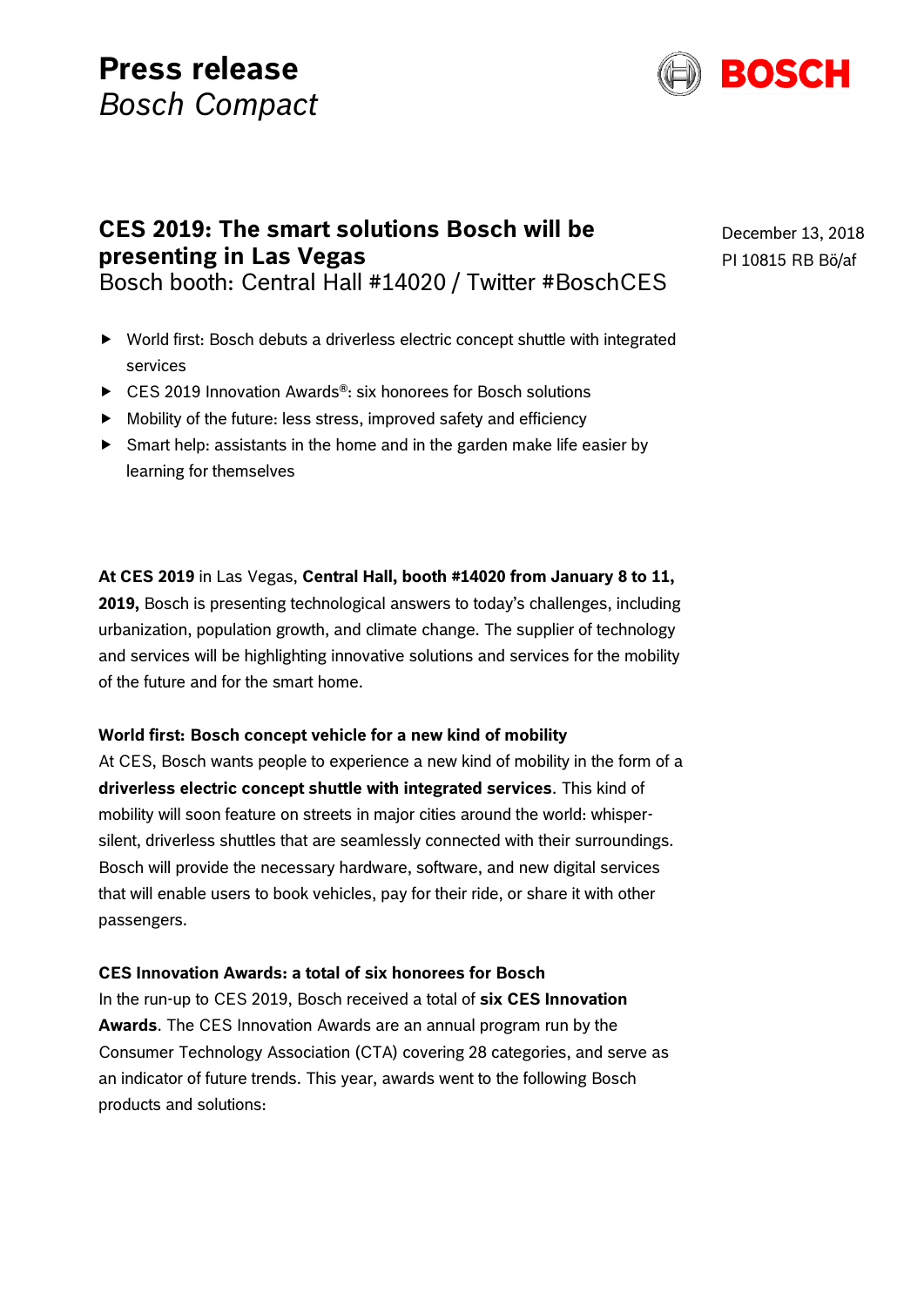# 1. All-in-one principle for vehicle connectivity:

For the future of connected, automated driving, vehicles need the ability to communicate smoothly both among themselves and with their environment. To this end, Bosch has developed a **universal connectivity unit** for all Wi-Fi-based and cellular network-based transmission technologies used in vehicle-toeverything (V2X) communication. This enables vehicles to communicate with each other and with traffic infrastructure, regardless of the country or manufacturer. Software produced by the Portuguese startup Veniam handles the complex task of managing the data connections. It constantly searches for the best transmission technology for each requirement and switches automatically between the available options.

# 2. Trucks with no exterior mirror:

The new Mercedes-Benz Actros is the first production truck to feature a camera system in place of conventional main and wide-angle mirrors. Known as **Mirror Cam**, this system offers better 360-degree vision. In addition to increasing safety, having compact digital cameras instead of mirrors improves the truck's fuel consumption thanks to the cameras' considerable aerodynamic advantages. Two cameras, fitted left and right on the roof of the driver's cab, feed real-time images to two high-resolution 15-inch displays mounted on the A-pillars inside the cab. The system adjusts the monitor display to match the driving situation. Overall, Mirror Cam greatly improves the truck's aerodynamics, safety, and vehicle handling. Daimler's development partners for the Mirror Cam system are Bosch and Mekra Lang.

# 3. The smartphone as car key:

The Bosch **Perfectly Keyless access system** will soon let car drivers, carsharing fleet operators, and logistics companies manage their vehicle keys digitally. They can use a smartphone app to decide at any given time who should have access to cars or trucks and when. The ingenious feature of this Bosch system is that it makes the connection between smartphone and vehicle more secure than ever. Perfectly Keyless can pinpoint the authorized smartphone like a digital fingerprint. For CES 2019, Bosch has installed the system in a demonstration vehicle based on a Ford Mustang.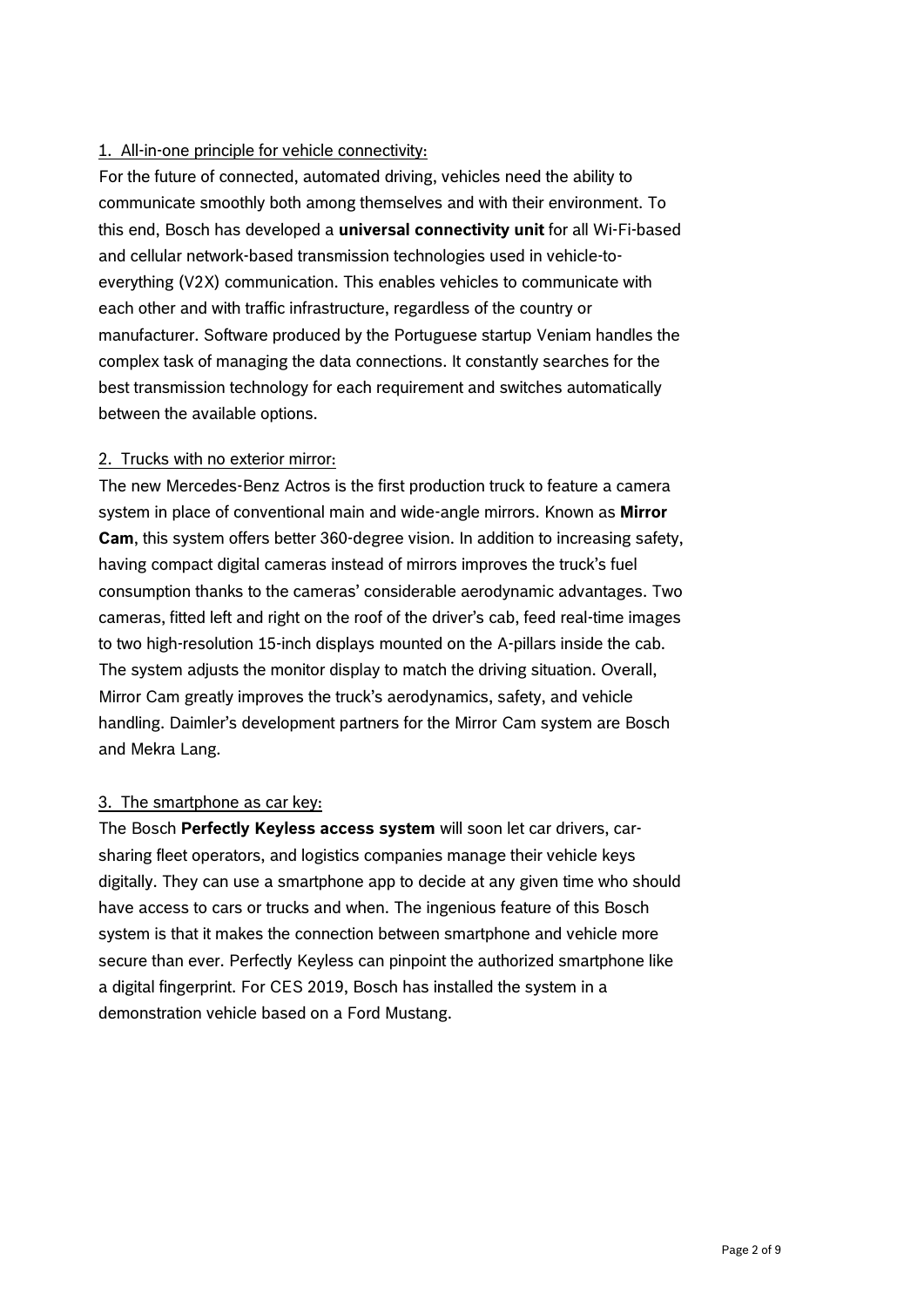#### 4. Radar-based assistance systems prevent motorcycle accidents:

Blind-spot detection, collision warning, and adaptive cruise control: giving **motorcycles radar as a sensory organ** enables new motorcycle assistance and safety functions while providing an accurate picture of the vehicle's surroundings. As a result, these assistance functions not only increase safety, they also enhance enjoyment and convenience by making life easier for riders. According to Bosch accident research estimates, radar-based assistance systems could prevent one in seven motorcycle accidents. These electronic assistants are always vigilant and, in emergencies, they respond more quickly than people can. They are based on a combination of radar sensor, brake system, engine management, and HMI.

#### 5. App for connecting e-scooters:

A new app turns **e-scooters** into **connectivity pros**. As well as displaying key information such as the e-scooter's current battery charge, it allows rider-vehicle communication and the option to connect with other users via social networks. This makes it easy for users to find out which of their friends are in the area. In addition, there is a connected helmet holder on the e-scooter's handlebar which is controlled by app. Whenever the e-scooter is parked, this provides a storage solution for the helmet while also protecting the vehicle against theft and its display against vandalism.

# 6. Retrofit solution for more efficient machinery and households:

Bosch has developed the **Phantom algorithm** to help small and medium-sized enterprises assess and greatly increase the energy efficiency of their machinery. This retrofit solution, which takes just a few minutes to install, uses sensors to measure the load on each device in the customer's energy consumption network to provide valuable insights into usage and potential faults. This enables users to improve the machinery's operations and efficiency. In homes, too, Bosch Phantom can tell how much power each device is using. This energy transparency makes it possible to save electricity.

# **Mobility of the future: selection of solutions and services**

Driving electric, yet stress-free – that is the goal of Convenience Charging, the Bosch service that the company is presenting at CES 2019 in a demonstration vehicle based on an Audi A3 e-tron. This **integrated charging and navigation solution** enhances the everyday benefits of electromobility. In the future, the service will tell electric cars precisely when their power will run out, but also where they can find the next charge spot. To this end, Convenience Charging combines information from the electric powertrain with both vehicle and environment data to produce a reliable range forecast. The service uses state-ofthe-art route planning to determine charging opportunities based on the driver's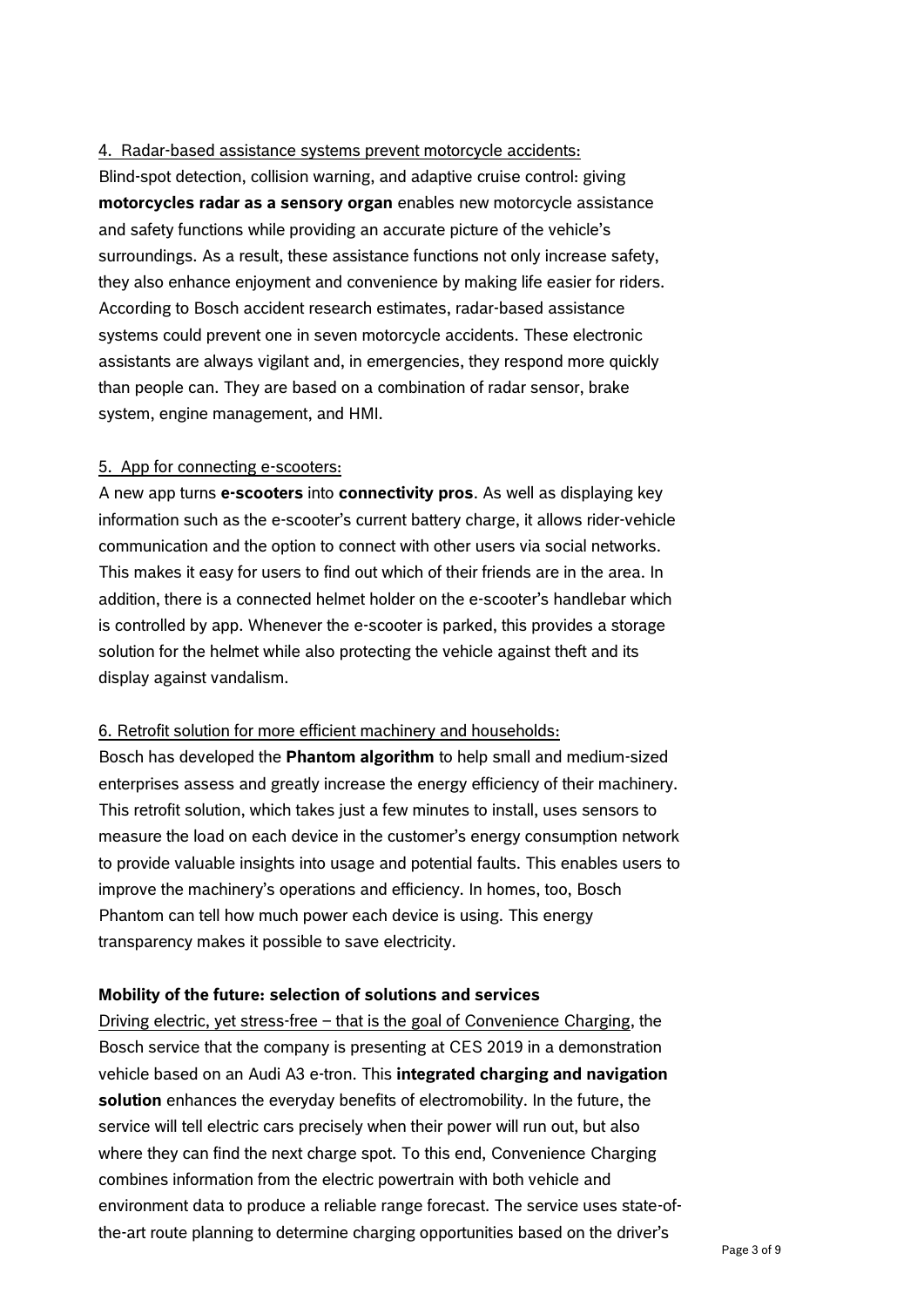personal preferences. In the future, drivers of electric cars will be able to order food for delivery directly to their pre-booked charge spot, so they can make the best use of the charging time. Using the Convenience Charging app, drivers will also be able to plan the charging stops they need in the comfort of their own home, with the app then seamlessly transmitting the suggested routes between charge spots to the vehicle.

#### Safe use of cell phones when driving:

The **mySPIN smartphone integration solution** makes it safe for drivers to use smartphone apps while they are on the road. Now, mySPIN also supports the MirrorLink vehicle communication standard. In the future, it will take just a simple adapter for the vehicle's infotainment system or instrument cluster to enlarge mySPIN-compatible apps and display a reduced set of their key functions. Drivers will then be able to operate the apps by touch or using the vehicle's rotary push button. Bosch is also developing mySPIN smartphone integration for commercial vehicles, motorcycles, scooters, and powersports vehicles.

#### Lifesavers from the data cloud:

In Germany alone, some 2,000 warnings about wrong-way drivers are broadcast each year. In most cases, however, the warning comes too late, since such incidents generally end after an average of 500 meters – in the worst case with fatal consequences. Bosch has developed a **cloud-based solution** that sends a warning to **wrong-way drivers** and all road users at risk within ten seconds. Some 15 radio and navigation apps already use Bosch wrong-way driver warning technology to reach people in 13 European countries. The service relies on a software module for integration into existing infotainment systems and apps.

# Making the electronic horizon even more accurate:

Today, the **electronic horizon** provides data on road inclines and the sharpness of bends to complement navigation data. Because the system enables vehicles to think ahead, it enhances both safety and convenience. Bosch is now working on the next-generation electronic horizon, which will be even more accurate and up to date. In addition to information on road classifications, bends, and vertical profiles, it will provide vehicle systems and navigation systems with geometries for each and every traffic lane as well as infrastructure data with 3D objects. This will help automated vehicles determine their precise location within the lane.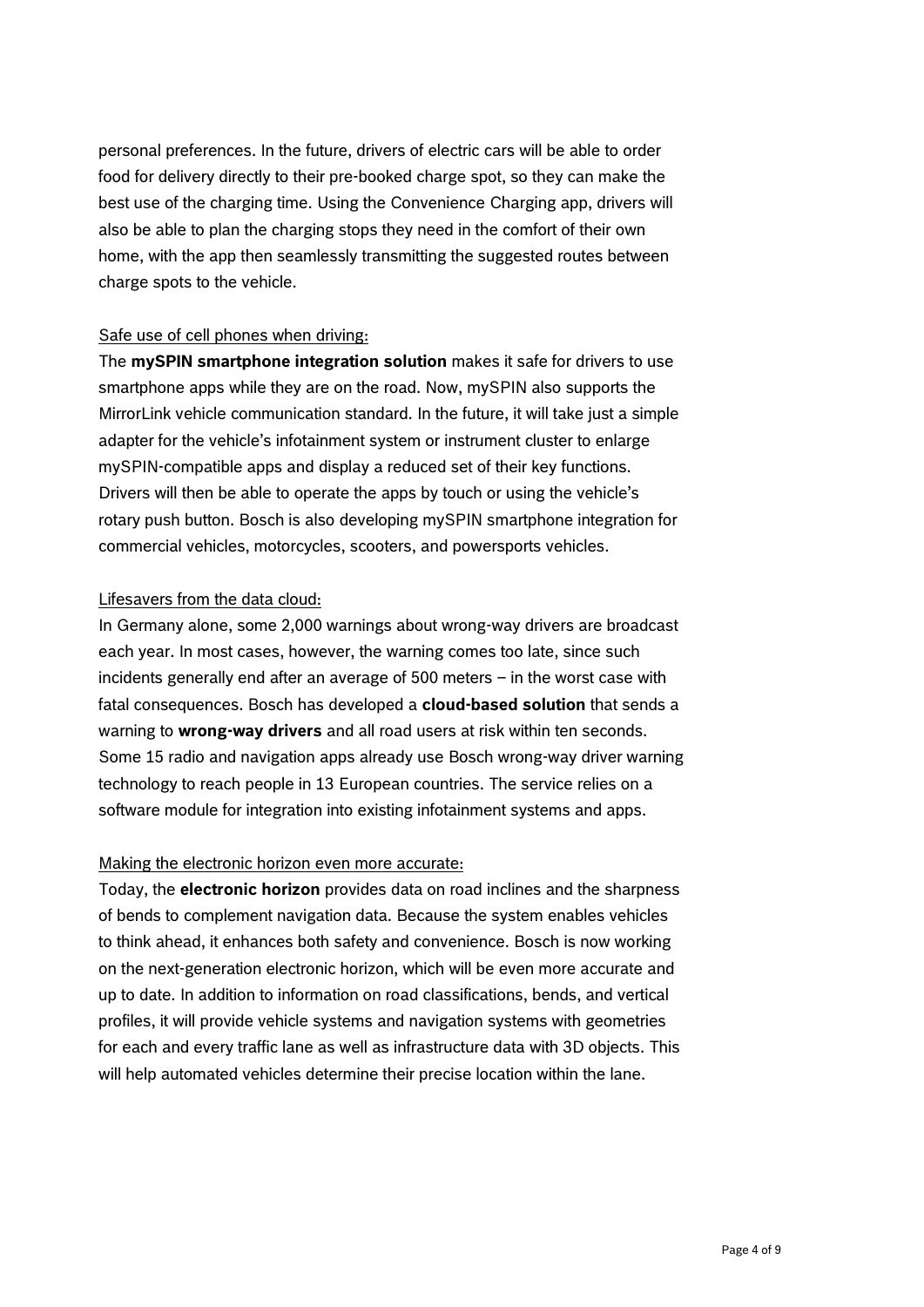# A seat-of-the-pants feel for automated vehicles:

Bosch **predictive road-condition services** will allow self-driving vehicles to determine how road conditions will develop over the course of a journey, based on weather data provided by the company's partner Foreca. As a sufficient number of connected vehicles take to the roads, Bosch will supplement its predictive road-condition services with vehicle data. This will increase the safety, availability, and convenience of automated driving functions.

# Automated driving in cities:

San José in California's Silicon Valley is set to become the pilot city for an **automated ridesharing service** provided by Bosch and Daimler. The three parties have already signed a letter of intent to this effect. Bosch and Daimler plan to offer the app-based service with automated Mercedes-Benz S class vehicles to selected customers. The test area is centered on the San Carlos Street / Stevens Creek Boulevard traffic artery between Downtown and West San José. Bosch and Daimler are working together on solutions for automated driving in cities. Their aim is to develop a driving system for fully automated driverless driving (SAE level 4/5) that is ready for production by the beginning of the next decade.

# Integrated security solution for connected vehicles:

Since April 2018, all newly registered vehicles are automatically connected vehicles – thanks to the automatic Emergency Call system. This makes it increasingly important to have integrated security concepts for connected vehicles. At CES, ESCRYPT will be presenting **CycurACCESS**, a security solution for keyless vehicle access systems. State-of-the-art cryptographic methods make these digital keys particularly secure. What's more, the Bosch subsidiary is presenting an all-in-one solution for **secure over-the-air software updates**, Featuring efficient key and certificate management to guarantee endto-end encryption from the car's ECU to the vehicle manufacturer's IT systems.

# **Intelligent assistants: solutions for the smart home**

#### Food recognition for smart storage:

Connected devices offer their owners tangible benefits both on the road and at home – for instance when it comes to optimizing how food is stored. Now, Bosch connected refrigerators with interior cameras offer a new function: **food recognition with storage recommendations**. The device automatically recognizes some 60 kinds of fruits and vegetables and suggests the ideal place to store them via an app. By storing food in the best possible way, it stays fresh for longer and doesn't have to be thrown away so often.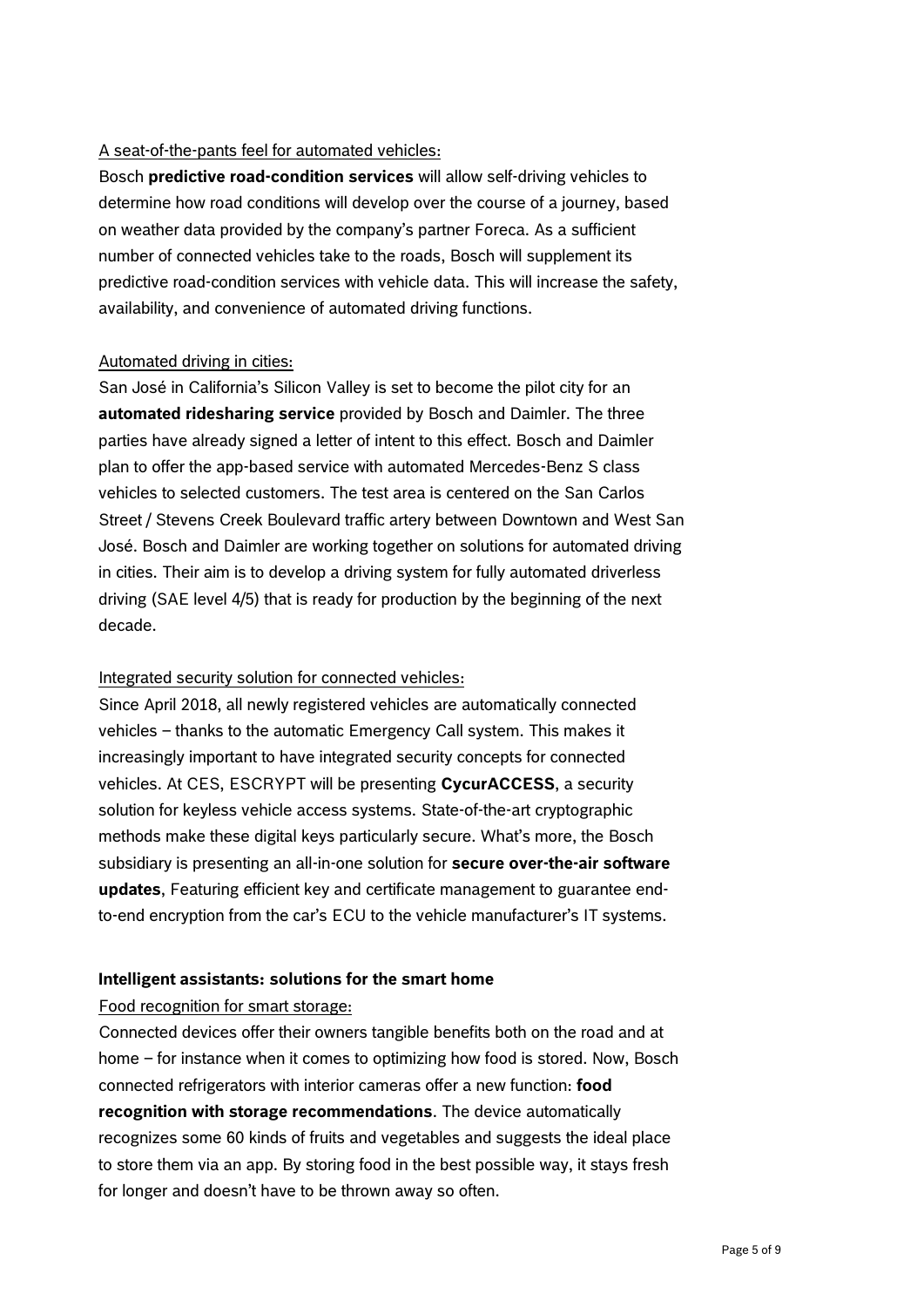#### Cooking without sticky touchscreens:

**PAI** is a Bosch **projector** that is mounted over the kitchen counter, turning the whole worktop into a touchscreen. An integrated 3D sensor records when users touch the surface, making touch control possible. That means users can access a wide variety of digital services while cooking or baking, for instance to pull up recipes with ease or control connected appliances. Thanks to its robust design, the PAI's interface is easy to operate even with greasy fingers, unlike conventional smartphones or tablets. This approach also frees up space on the work surface.

#### Easy lawn care thanks to artificial intelligence:

Bosch is using machine learning to improve the way its **Indego robot lawn mower** recognizes obstacles on the lawn by evaluating data such as motor flow, acceleration, motor speed, and direction. Thanks to AI, Bosch is making lawn care even easier and more convenient by enabling the Indego to take over the chore of mowing. Each Indego adapts to its garden in order to mow it perfectly every time. And Bosch's new connected Indego S+ opens up new possibilities for users. It now supports voice control via Amazon Alexa, making it one of the first robot lawn mowers on the market to offer this function.

#### Turning shelves into personal assistants:

The new **BML100PI** interactive projection module lets users create smart shelves in their closets or wardrobes. A single module projects touchscreen functions onto the surface of as many as six shelves at a time. These projections enable a wardrobe to display weather forecasts, an individual's daily schedule, or reminders of upcoming events. This information forms the basis for daily outfit suggestions, which users can share on social media. Once clothing has disappeared from the shelves, users can use the virtual touchscreen to place an online order for something new or make an appointment with the laundry service. The interactive projection module turns any standard shelf into a personal assistant to make everyday life more convenient.

#### Recognizing every movement:

The new **BMI270 sensor** is an intelligent inertial measurement unit (IMU) sensor with extremely low energy consumption which was designed for use in wearable electronic devices. The BMI270 improves the functionality of these wearables, including step counting and gesture recognition, and can distinguish between different activities, such as standing, walking, running, or cycling, in addition to detecting the transition from one activity to another. It can also detect where activities are taking place – for instance, whether it is inside a vehicle. What's more, the new sensor can detect movements such as bending or raising the arm and tilting the wrist, making it possible to operate wearables with intuitive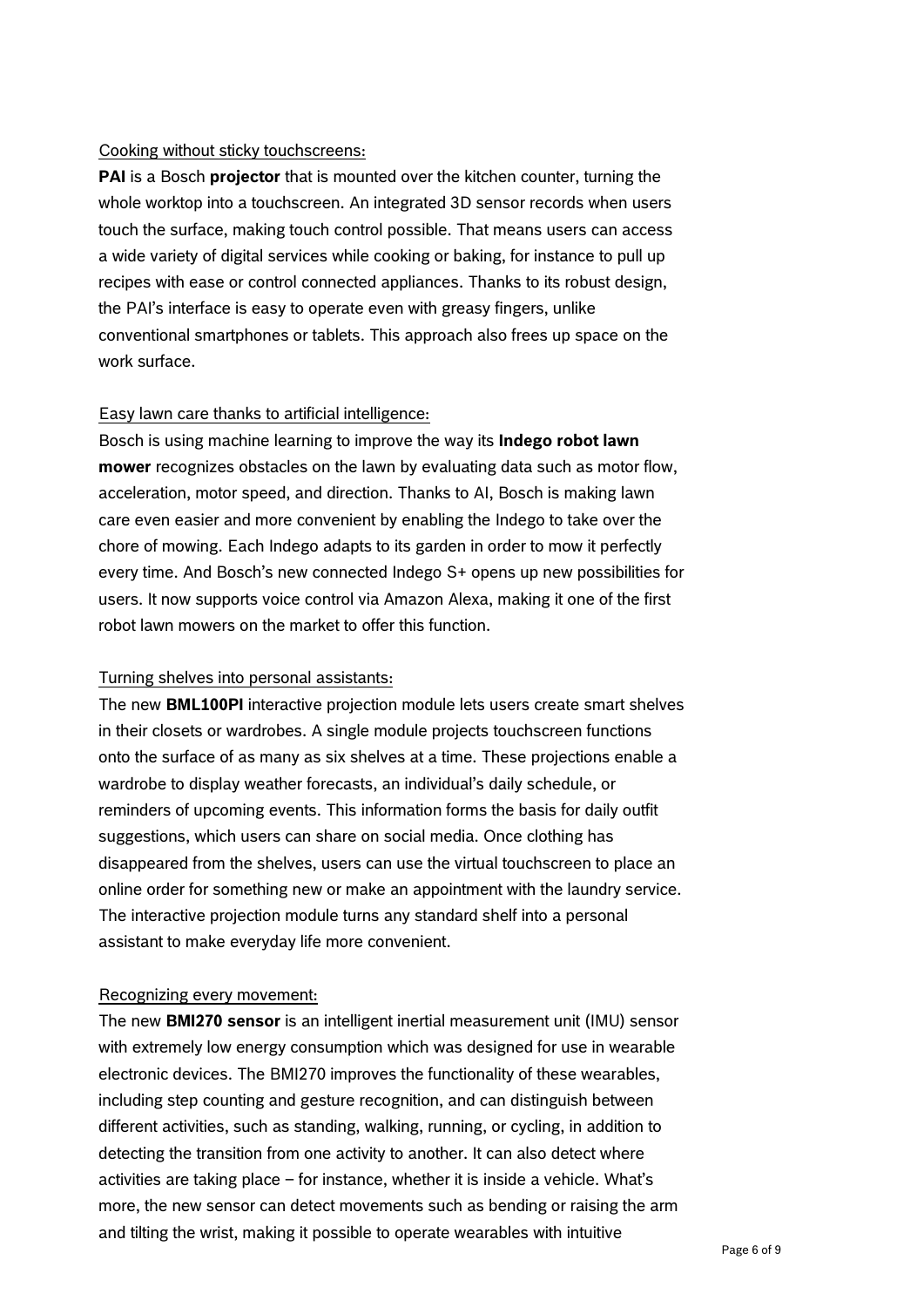gestures. The gesture recognition is fully compatible with the wearables operating system Wear OS from Google. The IMU's high level of performance is the result of combining yaw-rate sensor technology used extensively in automotive applications with a significantly improved acceleration sensor.

#### Getting to grips with the interior climate:

The **AIR well-being sensor** offers innovative climate comfort for the home. It records and presents information on air quality, temperature, and humidity, as well as brightness and noise. Users can operate the well-being sensor even without a smartphone thanks to its easy-to-understand interface featuring trafficlight logic. In addition, the Bosch AIR app offers more detailed information about measurements over time and enables users to tailor the sensor's settings. By offering specific recommendations for how to improve indoor air quality and achieve a healthy interior climate, AIR helps people perform, concentrate, and feel better.

#### Voice control for heating systems:

The **.aino chatbot** lets users communicate with their heating system using plain language. Typing or saying "I feel cold" instructs the system to increase the room's temperature by two degrees Celsius. In addition, the chatbot even understands the difference between "a little cold" and "very cold," expressing that as different degrees of temperature change. The system also provides useful energy-saving tips, for instance based on the weather forecast, and suggests how to improve the efficiency of the heating system. On request, .aino sends weekly or monthly reports of energy consumption including a year-on-year comparison.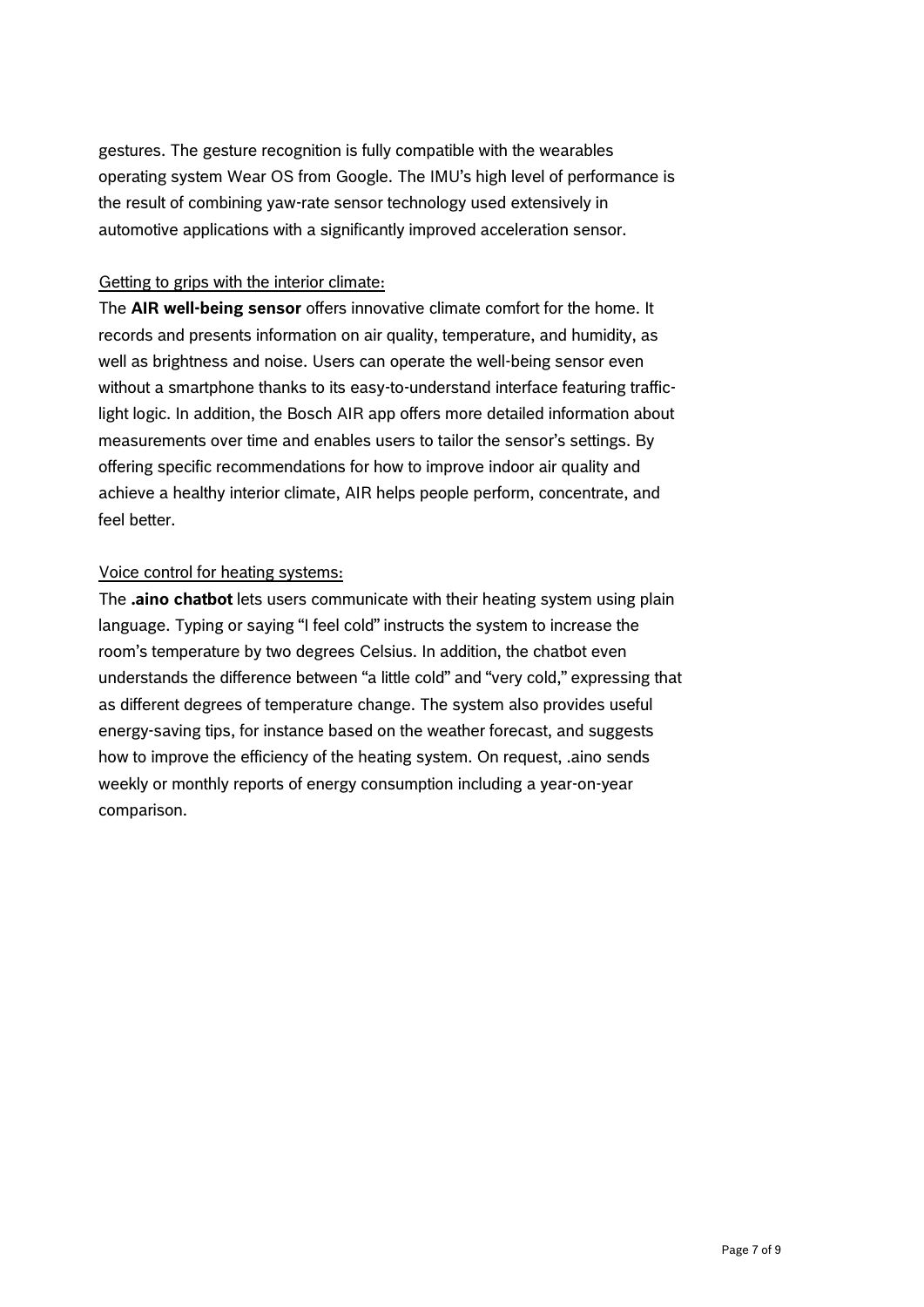#### **Bosch at CES 2019**

- **PRESS CONFERENCE: Monday, January 7, 2019,** from **9:00 to 9:45 a.m. local time**, in the Mandalay Bay Hotel, Las Vegas **South Convention Center, Level 2,** Ballrooms B, C, and D
- **BOOTH: Tuesday to Friday, January 8–11, 2019**, in the Central Hall, #14020
- **FOLLOW** the Bosch CES 2019 highlights on Twitter: **#BoschCES**
- **PANELS WITH BOSCH EXPERTS:** 
	- **Wednesday, January 9, 2019, 9:00 – 10:00 a.m.** (local time) "[Connected Home Innovations](https://www.ces.tech/conference/Smart-Home/Connected-Home-Innovations.aspx)" with Anne Rucker, global head of digital strategy, Venetian, Level 4 Marcello 4405
	- **Wednesday, January 9, 2019, 9:00 – 10:00 a.m.** (local time) "[Technology, Jobs, and the Future of Work](https://www.ces.tech/conference/Future-of-Work/Technology-Jobs-and-the-Future-of-Work.aspx)" with Charlie Ackerman, senior vice president of human resources North America, Las Vegas Convention Center, North Hall N258
	- **Wednesday, January 9, 2019, 2:15 – 3:15 p.m.** (local time) "[IoT to the Max, Thanks to 5G](https://www.ces.tech/conference/5G-Connectivity-and-Mobility/IoT-to-the-Max-Thanks-to-5G.aspx)" with Davie Sweis, vice president of web business, Las Vegas Convention Center, North Hall N256

#### **Contact persons for press inquiries:**

Tim Wieland Robert Bosch LLC Phone: +1 248-876-7708 [Tim.Wieland@us.bosch.com](mailto:Tim.Wieland@us.bosch.com)

# **Press photographs:** #1728556, #1351421, #1713206, #1713295, #1714627, #1714648, #1714649

*The Bosch Group is a leading global supplier of technology and services. It employs roughly 402,000 associates worldwide (as of December 31, 2017). The company generated sales of 78.1 billion euros in 2017. Its operations are divided into four business sectors: Mobility Solutions, Industrial Technology, Consumer Goods, and Energy and Building Technology. As a leading IoT company, Bosch offers innovative solutions for smart homes, smart cities, connected mobility, and connected manufacturing. It uses its expertise in sensor technology, software, and services, as well as its own IoT cloud, to offer its customers connected, crossdomain solutions from a single source. The Bosch Group's strategic objective is to deliver innovations for a connected life. Bosch improves quality of life worldwide with products and services that are innovative and spark enthusiasm. In short, Bosch creates technology that is "Invented for life." The Bosch Group comprises Robert Bosch GmbH and its roughly 440 subsidiary and regional companies in 60 countries. Including sales and service partners, Bosch's global manufacturing, engineering, and sales network covers nearly every country in the world. The basis for the company's future growth is its innovative strength. At 125 locations across the globe, Bosch employs some 64,500 associates in research and development.*

*The company was set up in Stuttgart in 1886 by Robert Bosch (1861-1942) as "Workshop for Precision Mechanics and Electrical Engineering." The special ownership structure of Robert Bosch GmbH guarantees the entrepreneurial freedom of the Bosch Group, making it possible for the company to plan over the long term and to undertake significant upfront investments in the safeguarding of its future. Ninety-two percent of the share capital of Robert Bosch GmbH is held by Robert Bosch Stiftung GmbH, a charitable foundation. The majority of voting rights are*